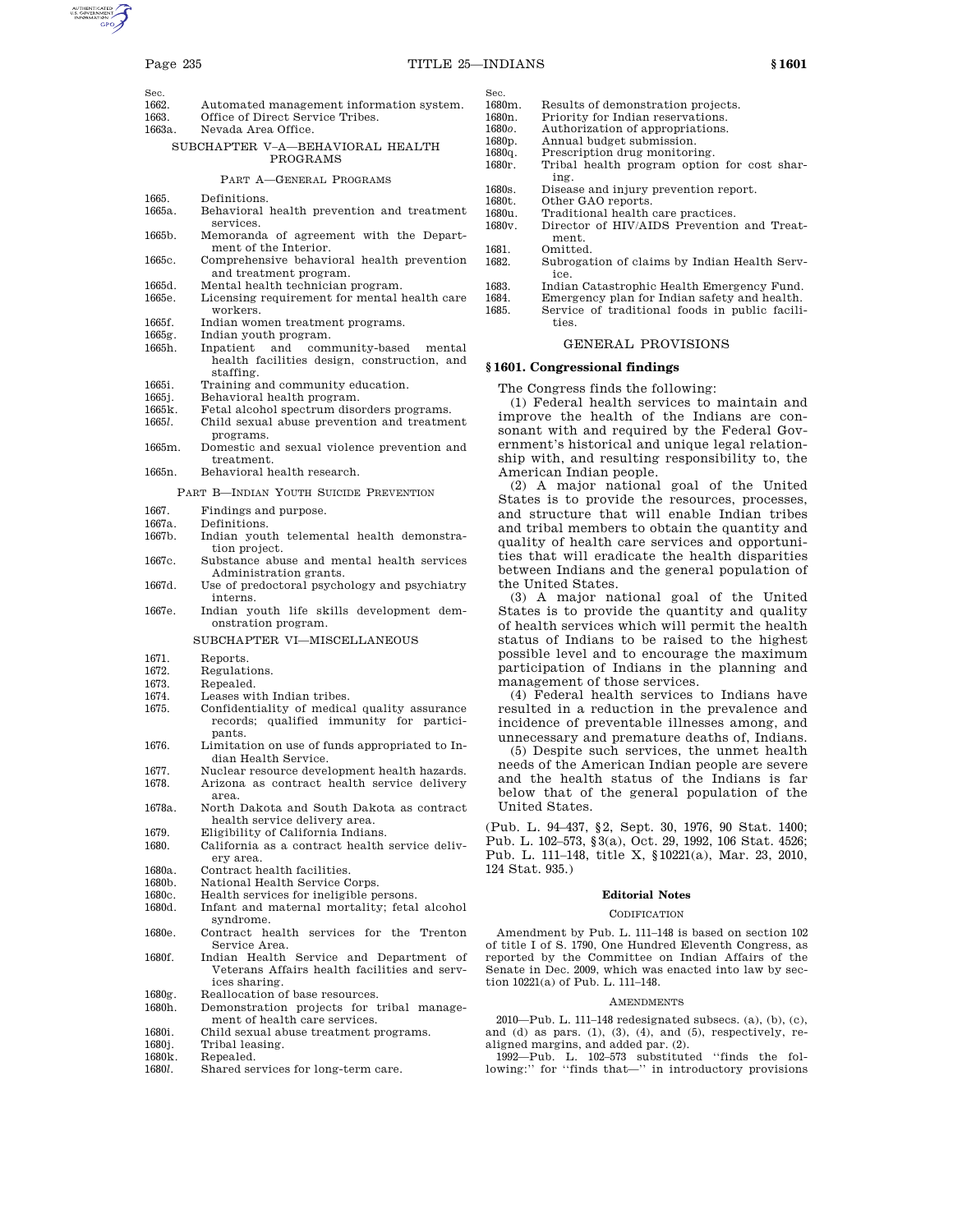and struck out last sentence of subsec. (d) which compared death rates of Indians to those of all Americans for tuberculosis, influenza and pneumonia, and compared death rates for infants, subsec. (e) which related to threat to fulfillment of Federal responsibility to Indians posed by low health status of American Indian people, subsec. (f) which enumerated causes imperiling improvements in Indian health, and subsec. (g) which related to confidence of Indian people in Federal Indian health services.

#### **Statutory Notes and Related Subsidiaries**

## SHORT TITLE OF 2021 AMENDMENT

Pub. L. 116–311, §1, Jan. 5, 2021, 134 Stat. 4927, provided that: ''This Act [amending section 1645 of this title] may be cited as the 'Proper and Reimbursed Care for Native Veterans Act' or the 'PRC for Native Veterans Act.'

### SHORT TITLE OF 2010 AMENDMENT

Section 1(a) of S. 1790, One Hundred Eleventh Congress, as reported by the Committee on Indian Affairs of the Senate in Dec. 2009, which was enacted into law by Pub. L. 111–148, title X, §10221(a), Mar. 23, 2010, 124 Stat. 935, provided that: ''This Act [probably means S. 1790 as enacted into law by Pub. L. 111–148, enacting subchapter V–A of this chapter, sections 1616p to 1616r, 1621y, 1638a, 1638e to 1638g, 1647 to 1647d, 1660d to 1660h, 1663, 1663a, 1675, 1678, 1678a, 1679, and 1680p to 1680v of this title, amending sections 1601 to 1603, 1615, 1616*l*, 1621, 1621a, 1621c to 1621f, 1621h, 1621j to 1621m, 1621*o* to 1621q, 1621t to 1621v, 1631, 1637, 1638b, 1641, 1642, 1644, 1645, 1652, 1659, 1660b, 1661, 1680b, 1680c, 1680*l*, and 1680*o* of this title and sections 1395*l*, 1395qq, 11705, 11706, 11709, and 11711 of Title 42, The Public Health and Welfare, repealing sections 1616p, 1621w, 1638a, 1647, 1660d, 1663, 1675, 1678, 1679, and 1680k of this title, and enacting provisions set out as a note under section 11705 of Title 42] may be cited as the 'Indian Health Care Improvement Reauthorization and Extension Act of 2009'.

#### SHORT TITLE OF 2000 AMENDMENT

Pub. L. 106–417, §1, Nov. 1, 2000, 114 Stat. 1812, provided that: ''This Act [enacting and amending section 1645 of this title, amending sections 1395qq and 1396j of Title 42, The Public Health and Welfare, and enacting provisions set out as notes under section 1645 of this title] may be cited as the 'Alaska Native and American Indian Direct Reimbursement Act of 2000'.''

#### SHORT TITLE OF 1996 AMENDMENT

Pub. L. 104–313, §1(a), Oct. 19, 1996, 110 Stat. 3820, provided that: ''This Act [amending sections 1603, 1613a, 1621j, 1645, 1665e, 1665j, and 1680k of this title] may be cited as the 'Indian Health Care Improvement Technical Corrections Act of 1996'.''

#### SHORT TITLE OF 1992 AMENDMENT

Pub. L. 102–573, §1, Oct. 29, 1992, 106 Stat. 4526, provided that: ''This Act [see Tables for classification] may be cited as the 'Indian Health Amendments of 1992'.''

## SHORT TITLE OF 1990 AMENDMENT

Pub. L. 101–630, title V, §501, Nov. 28, 1990, 104 Stat. 4556, provided that: ''This title [enacting sections 1621h, 1637, 1659, and 1660 of this title, amending sections 1653, 1657, and 2474 of this title, and enacting provisions set out as notes under sections 1621h, 1653, and 2415 of this title] may be cited as the 'Indian Health Care Amendments of 1990'.''

#### SHORT TITLE OF 1988 AMENDMENT

Pub. L. 100–713, §1, Nov. 23, 1988, 102 Stat. 4784, provided that: ''This Act [enacting sections 1616 to 1616j, 1621a to 1621g, 1636, 1651 to 1658, 1661, 1662, and 1680a to 1680j of this title and sections 254s and 295j of Title 42, The Public Health and Welfare, amending sections 1603, 1612 to 1613a, 1614, 1615, 1621, 1631, 1632, 1634, 1674, 1676, and 1678 to 1680 of this title and section 5316 of Title 5, Government Organization and Employees, repealing section 1635 of this title and section 254r of Title 42, enacting provisions set out as notes under this section and sections 1611, 1621b, 1661, and 1677 of this title and sections 254r, 1395qq, and 1396j of Title 42, amending provisions set out as a note under section 1396j of Title 42, and repealing provisions set out as a note under section 1396j of Title 42] may be cited as the 'Indian Health Care Amendments of 1988'.''

#### SHORT TITLE OF 1980 AMENDMENT

Pub. L. 96–537, §1(a), Dec. 17, 1980, 94 Stat. 3173, provided that: ''this Act [enacting sections 1622, 1634, and 1676 to 1680 of this title, amending sections 1603, 1612 to 1614, 1621, 1651 to 1657, and 1674 of this title and section 294y–1 of Title 42, The Public Health and Welfare, and repealing section 1658 of this title] may be cited as the 'Indian Health Care Amendments of 1980'.''

#### SHORT TITLE

Pub. L. 94–437, §1, Sept. 30, 1976, 90 Stat. 1400, provided: ''That this Act [enacting this chapter and sections 1395qq and 1396j of Title 42, The Public Health and Welfare, amending sections 234, 1395f, 1395n, and 1396d of Title 42, and enacting provisions set out as notes under section 1671 of this title and sections 1395qq and 1396j of Title 42] may be cited as the 'Indian Health Care Improvement Act'.''

#### **SEPARABILITY**

Pub. L. 100–713, title VIII, §801, Nov. 23, 1988, 102 Stat. 4839, provided that: ''If any provision of this Act, any amendment made by this Act [see Short Title of 1988 Amendment note above], or the application of such provision or amendment to any person or circumstances is held to be invalid, the remainder of this Act, the remaining amendments made by this Act, and the application of such provision or amendment to persons or circumstances other than those to which it is held invalid, shall not be affected thereby.

#### AVAILABILITY OF APPROPRIATIONS

Pub. L. 100–713, §4, Nov. 23, 1988, 102 Stat. 4785, provided that: ''Any new spending authority (described in subsection  $(c)(2)(A)$  or  $(B)$  of section 401 of the Congressional Budget Act of 1974 [2 U.S.C.  $651(c)(2)(A)$ ,  $(B)$ ]) which is provided under this Act [see Short Title of 1988 Amendment note above] shall be effective for any fiscal year only to such extent or in such amounts as are provided in appropriation Acts.''

## **§ 1602. Declaration of national Indian health policy**

Congress declares that it is the policy of this Nation, in fulfillment of its special trust responsibilities and legal obligations to Indians—

(1) to ensure the highest possible health status for Indians and urban Indians and to provide all resources necessary to effect that policy;

(2) to raise the health status of Indians and urban Indians to at least the levels set forth in the goals contained within the Healthy People 2010 initiative or successor objectives;

(3) to ensure maximum Indian participation in the direction of health care services so as to render the persons administering such services and the services themselves more responsive to the needs and desires of Indian communities;

(4) to increase the proportion of all degrees in the health professions and allied and associated health professions awarded to Indians so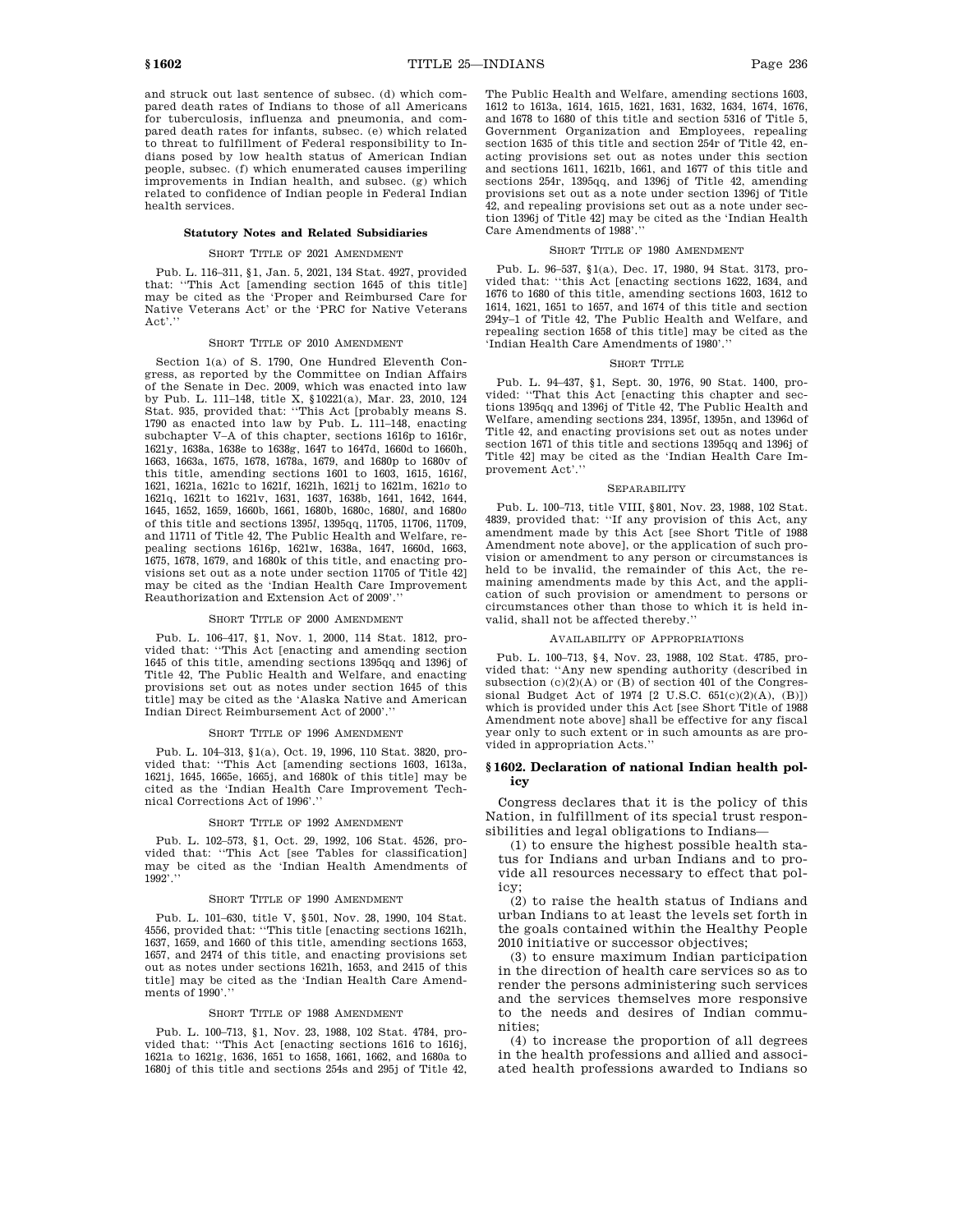that the proportion of Indian health professionals in each Service area is raised to at least the level of that of the general population;

(5) to require that all actions under this chapter shall be carried out with active and meaningful consultation with Indian tribes and tribal organizations, and conference with urban Indian organizations, to implement this chapter and the national policy of Indian selfdetermination;

(6) to ensure that the United States and Indian tribes work in a government-to-government relationship to ensure quality health care for all tribal members; and

(7) to provide funding for programs and facilities operated by Indian tribes and tribal organizations in amounts that are not less than the amounts provided to programs and facilities operated directly by the Service.

(Pub. L. 94–437, §3, Sept. 30, 1976, 90 Stat. 1401; Pub. L. 102–573, §3(b), Oct. 29, 1992, 106 Stat. 4526; Pub. L. 111–148, title X, §10221(a), Mar. 23, 2010, 124 Stat. 935.)

## **Editorial Notes**

#### REFERENCES IN TEXT

This chapter, referred to in par. (5), was in the original ''this Act'', meaning Pub. L. 94–437, Sept. 30, 1976, 90 Stat. 1400, known as the Indian Health Care Improvement Act, which is classified principally to this chapter. For complete classification of this Act to the Code, see Short Title note set out under section 1601 of this title and Tables.

#### **CODIFICATION**

Amendment by Pub. L. 111–148 is based on section 103 of title I of S. 1790, One Hundred Eleventh Congress, as reported by the Committee on Indian Affairs of the Senate in Dec. 2009, which was enacted into law by section 10221(a) of Pub. L. 111–148.

#### **AMENDMENTS**

2010—Pub. L. 111–148 amended section generally. Prior to amendment, section related to declaration of health objectives.

1992—Pub. L. 102–573 amended section generally. Prior to amendment, section read as follows: ''The Congress hereby declares that it is the policy of this Nation, in fulfillment of its special responsibilities and legal obligation to the American Indian people, to meet the national goal of providing the highest possible health status to Indians and to provide existing Indian health services with all resources necessary to effect that policy.''

## **§ 1603. Definitions**

In this chapter:

## **(1) Area office**

The term ''Area office'' means an administrative entity including a program office, within the Indian Health Service through which services and funds are provided to the service units within a defined geographic area.

# **(2) Behavioral health**

# **(A) In general**

The term ''behavioral health'' means the blending of substance (alcohol, drugs, inhalants, and tobacco) abuse and mental health disorders prevention and treatment for the purpose of providing comprehensive services.

# **(B) Inclusions**

The term ''behavioral health'' includes the joint development of substance abuse and mental health treatment planning and coordinated case management using a multidisciplinary approach.

## **(3) California Indian**

The term ''California Indian'' means any Indian who is eligible for health services provided by the Service pursuant to section 1679 of this title.

### **(4) Community college**

The term ''community college'' means—

(A) a tribal college or university; or

(B) a junior or community college.

# **(5) Contract health service**

The term ''contract health service'' means any health service that is—

(A) delivered based on a referral by, or at the expense of, an Indian health program; and

(B) provided by a public or private medical provider or hospital that is not a provider or hospital of the Indian health program.

# **(6) Department**

The term ''Department'', unless otherwise designated, means the Department of Health and Human Services.

#### **(7) Disease prevention**

## **(A) In general**

The term ''disease prevention'' means any activity for—

(i) the reduction, limitation, and prevention of—

(I) disease; and

(II) complications of disease; and

(ii) the reduction of consequences of disease.

## **(B) Inclusions**

The term ''disease prevention'' includes an activity for—

(i) controlling—

(I) the development of diabetes;

(II) high blood pressure;

(III) infectious agents;

(IV) injuries;

(V) occupational hazards and disabilities;

(VI) sexually transmittable diseases; or

(VII) toxic agents; or

(ii) providing—

(I) fluoridation of water; or

(II) immunizations.

# **(8) FAE**

The term ''FAE'' means fetal alcohol effect. **(9) FAS** 

The term ''fetal alcohol syndrome'' or ''FAS'' means a syndrome in which, with a history of maternal alcohol consumption during pregnancy, the following criteria are met:

(A) Central nervous system involvement such as mental retardation, developmental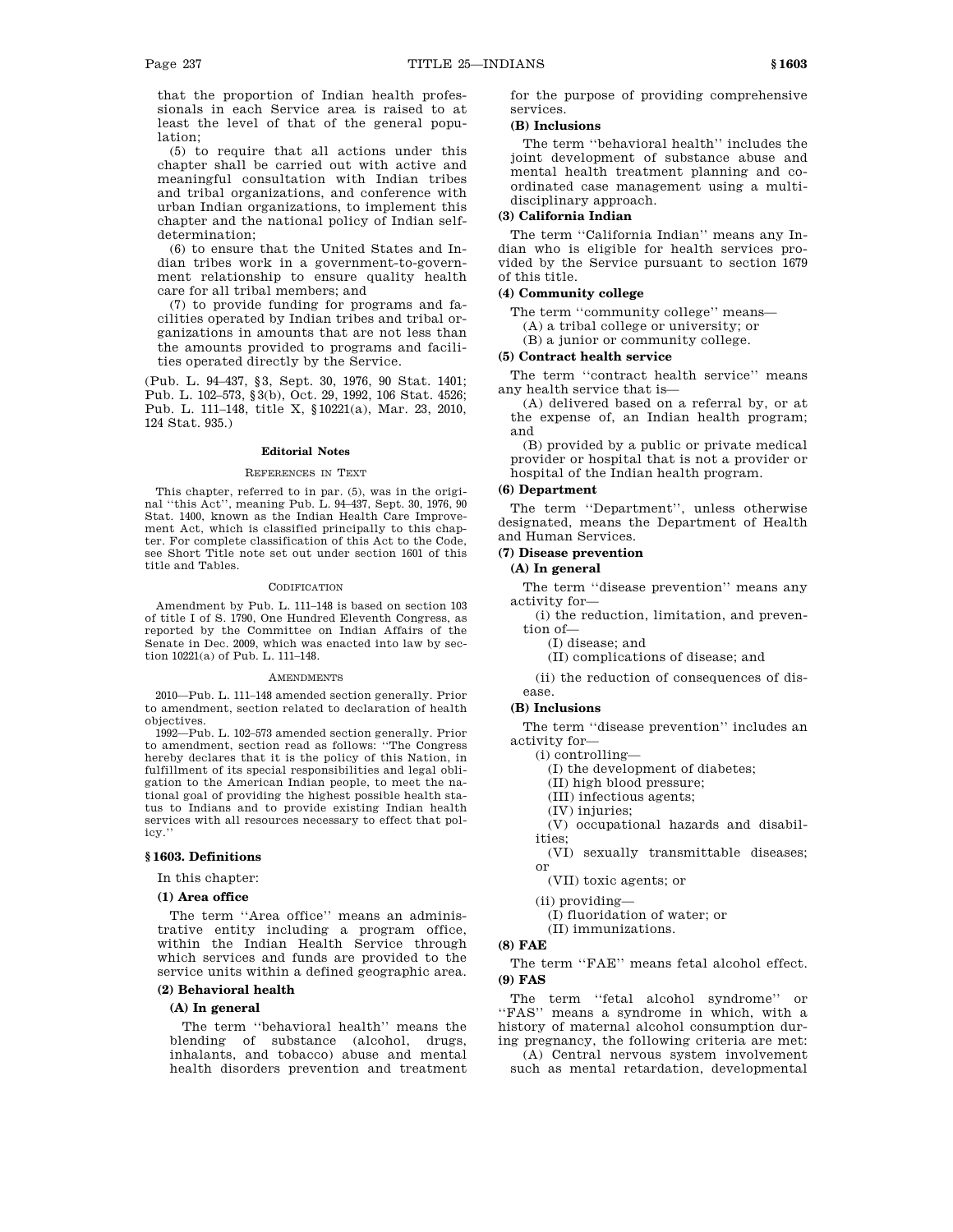delay, intellectual deficit, microencephaly, or neurologic abnormalities.

(B) Craniofacial abnormalities with at least 2 of the following: microophthalmia, short palpebral fissures, poorly developed philtrum, thin upper lip, flat nasal bridge, and short upturned nose.

(C) Prenatal or postnatal growth delay.

## **(10) Health profession**

The term ''Health profession'' means allopathic medicine, family medicine, internal medicine, pediatrics, geriatric medicine, obstetrics and gynecology, podiatric medicine, nursing, public health nursing, dentistry, psychiatry, osteopathy, optometry, pharmacy, psychology, public health, social work, marriage and family therapy, chiropractic medicine, environmental health and engineering, an allied health profession, or any other health profession.

# **(11) Health promotion**

The term ''health promotion'' means any activity for—

(A) fostering social, economic, environmental, and personal factors conducive to health, including raising public awareness regarding health matters and enabling individuals to cope with health problems by increasing knowledge and providing valid information;

(B) encouraging adequate and appropriate diet, exercise, and sleep;

(C) promoting education and work in accordance with physical and mental capacity;

(D) making available safe water and sanitary facilities;

(E) improving the physical, economic, cultural, psychological, and social environment;

(F) promoting culturally competent care; and

(G) providing adequate and appropriate programs, including programs for—

(i) abuse prevention (mental and physical);

(ii) community health;

(iii) community safety;

(iv) consumer health education;

(v) diet and nutrition;

(vi) immunization and other methods of prevention of communicable diseases, including HIV/AIDS;

(vii) environmental health;

(viii) exercise and physical fitness;

(ix) avoidance of fetal alcohol spectrum disorders;

(x) first aid and CPR education;

(xi) human growth and development;

(xii) injury prevention and personal safety;

(xiii) behavioral health;

(xiv) monitoring of disease indicators between health care provider visits through appropriate means, including Internetbased health care management systems;

(xv) personal health and wellness practices;

(xvi) personal capacity building;

(xvii) prenatal, pregnancy, and infant care;

(xviii) psychological well-being;

(xix) reproductive health and family planning;

(xx) safe and adequate water;

(xxi) healthy work environments;

(xxii) elimination, reduction, and prevention of contaminants that create unhealthy household conditions (including mold and other allergens);

(xxiii) stress control;

(xxiv) substance abuse;

(xxv) sanitary facilities; (xxvi) sudden infant death syndrome pre-

vention;

(xxvii) tobacco use cessation and reduction;

(xxviii) violence prevention; and

(xxix) such other activities identified by the Service, a tribal health program, or an urban Indian organization to promote achievement of any of the objectives referred to in section 1602(2) of this title.

## **(12) Indian health program**

The term ''Indian health program'' means— (A) any health program administered directly by the Service;

(B) any tribal health program; and

(C) any Indian tribe or tribal organization to which the Secretary provides funding pursuant to section 47 of this title.

## **(13) Indians or Indian**

The term ''Indians'' or ''Indian'', unless otherwise designated, means any person who is a member of an Indian tribe, as defined in subsection (d) hereof,<sup>1</sup> except that, for the purpose of sections 1612 and 1613 of this title, such terms shall mean any individual who 2

 $(A)$ ,<sup>3</sup> irrespective of whether he or she lives on or near a reservation, is a member of a tribe, band, or other organized group of Indians, including those tribes, bands, or groups terminated since 1940 and those recognized now or in the future by the State in which they reside, or who is a descendant, in the first or second degree, of any such member, or

(B) is an Eskimo or Aleut or other Alaska Native, or

(C) is considered by the Secretary of the Interior to be an Indian for any purpose, or (D) is determined to be an Indian under regulations promulgated by the Secretary.

# **(14) Indian tribe**

The term ''Indian tribe'' means any Indian tribe, band, nation, or other organized group or community, including any Alaska Native village or group or regional or village corporation as defined in or established pursuant to the Alaska Native Claims Settlement Act (85 Stat. 688) [43 U.S.C. 1601 et seq.], which is recognized as eligible for the special programs and services provided by the United States to Indians because of their status as Indians.

## **(15) Junior or community college**

The term ''junior or community college'' has the meaning given the term in section  $1058(e)^1$ of title 20.

1See References in Text note below.

<sup>2</sup>So in original. Probably should be followed by a dash.

<sup>3</sup>So in original. The comma probably should not appear.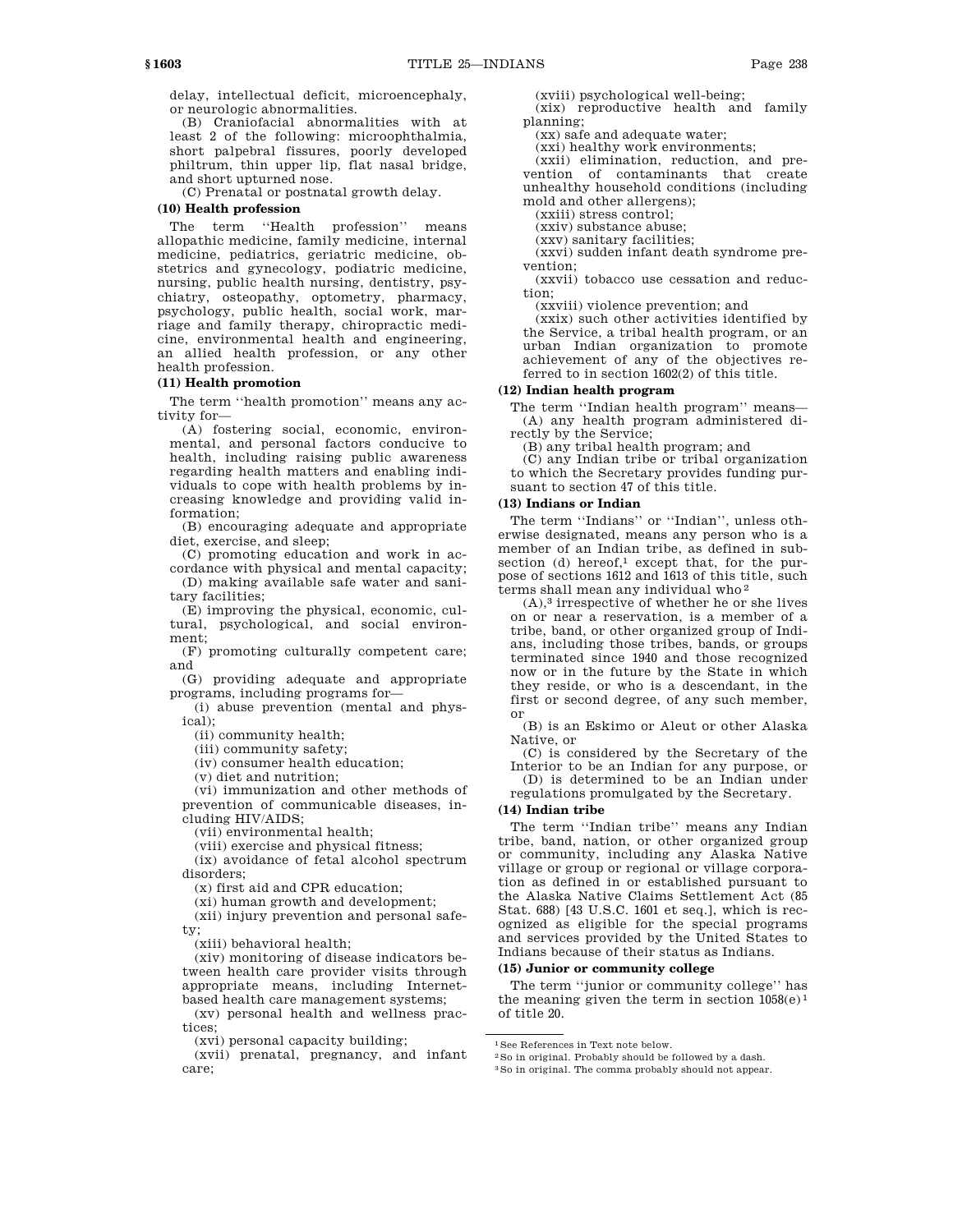# **(16) Reservation**

# **(A) In general**

The term ''reservation'' means a reservation, Pueblo, or colony of any Indian tribe.

# **(B) Inclusions**

The term "reservation" includes—

(i) former reservations in Oklahoma;

(ii) Indian allotments; and

(iii) Alaska Native Regions established pursuant to the Alaska Native Claims Settlement Act (43 U.S.C. 1601 et seq.).

# **(17) Secretary**

The term ''Secretary'', unless otherwise designated, means the Secretary of Health and Human Services.

# **(18) Service**

The term ''Service'' means the Indian Health Service.

# **(19) Service area**

The term "Service area" means the geographical area served by each area office.

# **(20) Service unit**

The term ''Service unit'' means an administrative entity of the Service or a tribal health program through which services are provided, directly or by contract, to eligible Indians within a defined geographic area.

## **(21) Substance abuse**

The term ''Substance abuse'' includes inhalant abuse.

## **(22) Telehealth**

The term ''telehealth'' has the meaning given the term in section 254c–16(a) of title 42. **(23) Telemedicine** 

The term "telemedicine" means a telecommunications link to an end user through the use of eligible equipment that electronically links health professionals or patients and health professionals at separate sites in order to exchange health care information in audio, video, graphic, or other format for the purpose of providing improved health care services.

#### **(24) Tribal college or university**

The term ''tribal college or university'' has the meaning given the term in section 1059c(b) of title 20.

#### **(25) Tribal health program**

The term ''tribal health program'' means an Indian tribe or tribal organization that operates any health program, service, function, activity, or facility funded, in whole or part, by the Service through, or provided for in, a contract or compact with the Service under the Indian Self-Determination and Education Assistance Act (25 U.S.C. 450 et seq.).1

### **(26) Tribal organization**

The term "tribal organization" has the meaning given the term in section 4 of the Indian Self-Determination and Education Assistance Act (25 U.S.C. 450b).1

# **(27) Urban center**

The term ''Urban center'' means any community which has a sufficient urban Indian population with unmet health needs to warrant assistance under subchapter IV, as determined by the Secretary.

## **(28) Urban Indian**

The term ''Urban Indian'' means any individual who resides in an urban center, as defined in subsection  $(g)$  hereof,<sup>1</sup> and who meets one or more of the four criteria in subsection  $(c)(1)$  through  $(4)$  of this section.<sup>1</sup>

# **(29) Urban Indian organization**

The term ''Urban Indian organization'' means a nonprofit corporate body situated in an urban center, governed by an urban Indian controlled board of directors, and providing for the maximum participation of all interested Indian groups and individuals, which body is capable of legally cooperating with other public and private entities for the purpose of performing the activities described in section 1653(a) of this title.

(Pub. L. 94–437, §4, Sept. 30, 1976, 90 Stat. 1401; Pub. L. 96–537, §2, Dec. 17, 1980, 94 Stat. 3173; Pub. L. 100–713, title II, §§201(b), 203(b), title V, §502, Nov. 23, 1988, 102 Stat. 4803, 4804, 4824; Pub. L. 102–573, §3(c), title IX, §902(1), Oct. 29, 1992, 106 Stat. 4529, 4591; Pub. L. 104–313, §2(a), Oct. 19, 1996, 110 Stat. 3820; Pub. L. 111–148, title X, §10221(a), Mar. 23, 2010, 124 Stat. 935.)

#### **Editorial Notes**

### REFERENCES IN TEXT

This chapter, referred to in text, was in the original ''this Act'', meaning Pub. L. 94–437, Sept. 30, 1976, 90 Stat. 1400, known as the Indian Health Care Improvement Act, which is classified principally to this chapter. For complete classification of this Act to the Code, see Short Title note set out under section 1601 of this title and Tables.

Subsection (d) hereof, referred to in par. (13), was redesignated par. (14) of this section by section 10221(a) of Pub. L. 111–148.

The Alaska Native Claims Settlement Act, referred to in pars. (14) and (16)(B)(iii), is Pub. L. 92–203, Dec. 18, 1971, 85 Stat. 688, which is classified generally to chapter 33 (§1601 et seq.) of Title 43, Public Lands. For complete classification of this Act to the Code, see Short Title note set out under section 1601 of Title 43, and Tables.

Section 1058(e) of title 20, referred to in par. (15), probably means section 1058(f) of title 20, which defines ''junior or community college''. Section 1058(e) of title 20 was redesignated section 1058(f) of title 20 by Pub. L. 105–244, title III, §303(b)(1), Oct. 7, 1998, 112 Stat. 1639.

The Indian Self-Determination and Education Assistance Act, referred to in pars. (25) and (26), is Pub. L. 93–638, Jan. 4, 1975, 88 Stat. 2203, which was classified principally to subchapter II (§450 et seq.) of chapter 14 of this title prior to editorial reclassification as chapter 46 (§5301 et seq.) of this title. Section 4 of the Act was classified to section 450b of this title prior to editorial reclassification as section 5304 of this title. For complete classification of this Act to the Code, see Short Title note set out under section 5301 of this title and Tables.

Subsection (g) hereof, referred to in par. (28), was redesignated par.  $\left( 27\right)$  of this section by section 10221(a) of Pub. L. 111–148.

Subsection (c)(1) through (4) of this section, referred to in par.  $(28)$ , was redesignated par.  $(13)(A)$  to  $(D)$  of this section by section 10221(a) of Pub. L. 111–148.

#### CODIFICATION

Amendment by Pub. L. 111–148 is based on section 104 of title I of S. 1790, One Hundred Eleventh Congress, as